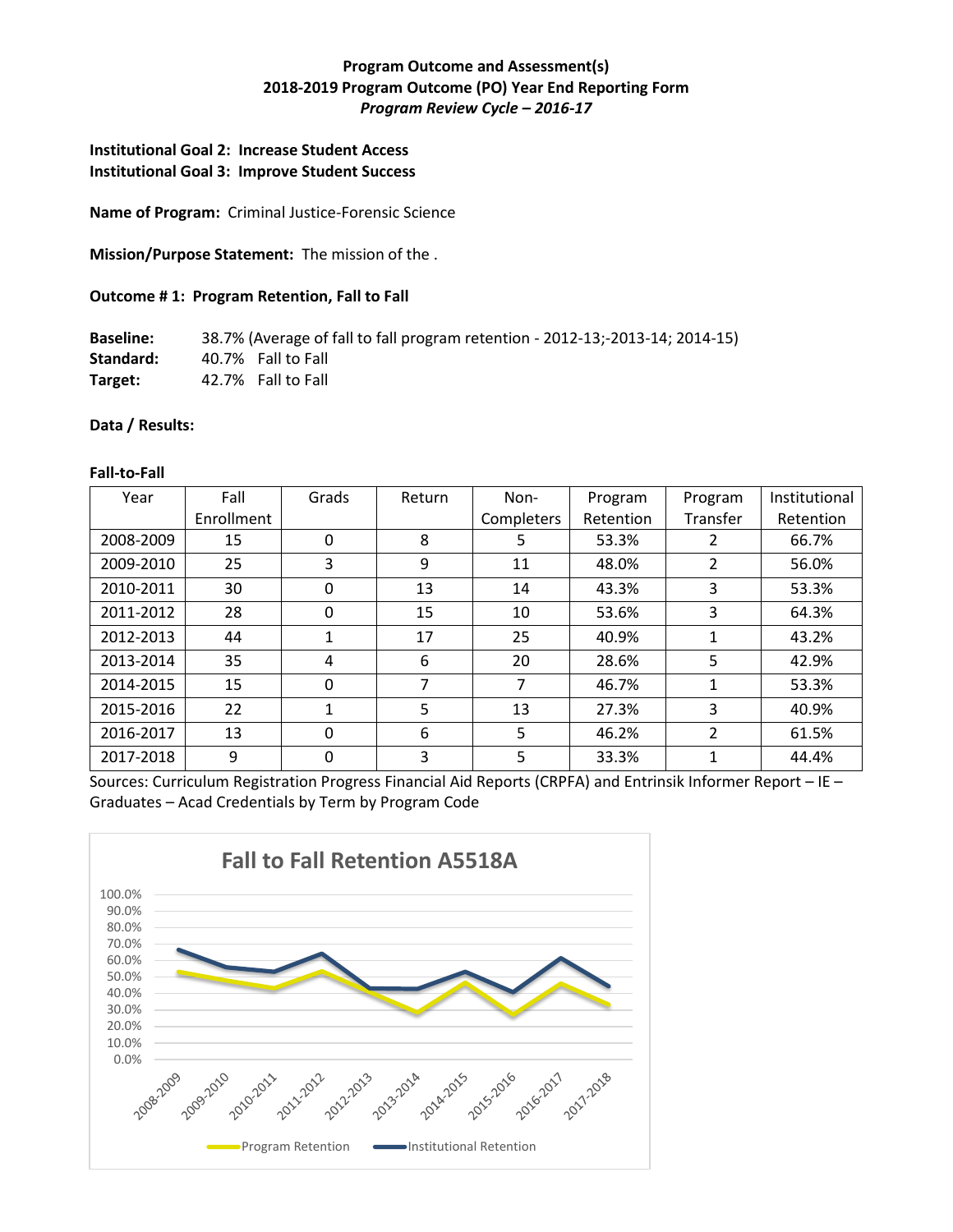### **2018-2019 Strategies / Action Items:**

| Item#         | Strategies / Action Items (Action items identified in the<br>2017-18 year-end report)                                                                                                  | <b>Results</b> (State the progress/results of the<br>action items identified based on your<br>method of assessment. Provide<br>number/percent accomplished.)                     |
|---------------|----------------------------------------------------------------------------------------------------------------------------------------------------------------------------------------|----------------------------------------------------------------------------------------------------------------------------------------------------------------------------------|
| 1             | Continue early intervention with students in the<br>classroom and invite members from Academic Skills<br>Center to come in and talk to students in the first couple<br>weeks of class. | Students were consoled in person every<br>4 weeks on their progress, in addition to<br>using Aviso.                                                                              |
| $\mathcal{P}$ | Move from Grades First to the Aviso program for early<br>alerts.                                                                                                                       | Students are sent alerts if they are in<br>jeopardy of falling behind in a class.<br>Alerts were sent out to approximately<br>12 students in fall semester and were<br>retained. |
| 3             | Dedicate a class session to have a representative from<br>the Writing Center to provide assistance to students with<br>formatting papers for class assignments.                        | Have reached out to Academic Skills<br>Center and received no response.<br>However, time was used during class<br>time to cover appropriate writing skills.                      |

**Provide narrative for analysis of program retention.** *(Based on the data, provide a narrative of your analysis of fall to fall retention. Indicate factors that may have affected your retention. State any changes you plan to address for next year that may affect / increase your retention.)* 

Overall we have seen our enrollment go down which may reflect on our retention. The cause for the enrollment change could be the results from a name change. Our program changed from Latent Evidence to Forensic Science in the fall 2018. With this, there may be confusion on what the program can prepare the graduate to do for a career. We anticipate that if we can do some target marketing, specifically if we could target the CCPC programs we will see an increase in enrollment.

**Provide narrative for analysis of standard/target.** *(As a result of the data analysis, indicate changes to the standard or target. Did you meet your standard/target? If you met your standard/target, what percentage would you like to increase your standard/target? Please provide an overall analysis of the results of your standard/target. Provide percentage of increase/decrease.)* 

In 2016/2017 we surpassed both our Standard and Target, but dropped again for 2017/2018. Based on this, we do not wish to change either our Standard or Target.

**2019-2020 Strategies / Action Items:** *(Identify new action items as a results of your review and assessment of previous year data and action item results.)* 

| Item# | Action Items (Identify action items as a result of your<br>program outcome assessment.) | <b>Assessment of Action Items (State the</b><br>method of assessment; how you plan to<br>evaluate/assess the results of the action<br><i>items.)</i> |
|-------|-----------------------------------------------------------------------------------------|------------------------------------------------------------------------------------------------------------------------------------------------------|
|       | Consulting with Office of Communications on marketing<br>strategy for the program.      | Focus on marketing the program to<br>increase the retention rate and<br>enrollment.                                                                  |
|       | Continue early intervention with students in the<br>classroom and use Avsio.            | Track them every 4 weeks throughout<br>the semester. And act on alerts that are<br>received.                                                         |